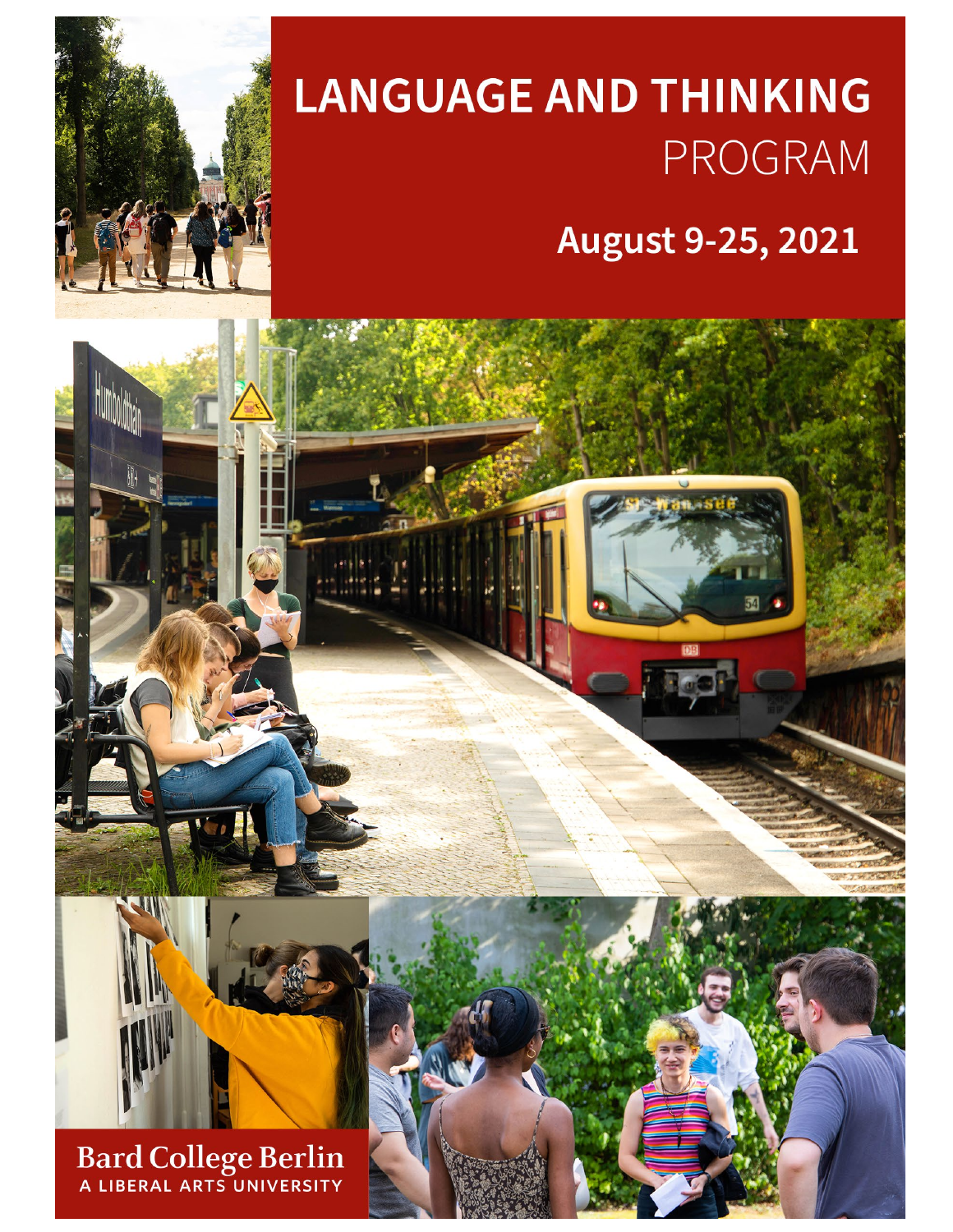**Welcome** to the Language and Thinking Program at Bard College Berlin! This intensive program serves as an introduction to student life at the college. The theme of the program is "New Worlds/New Words," a reference to the article in the anthology by bell hooks as well as an encapsulation of the program as a whole and your experience arriving at Bard College Berlin. During the next three weeks, we will engage in exercises that seek to unlock creativity, model new ways of generating insight, lift the pressures associated with academic work, and develop the skills needed for reading, understanding, and analyzing visual, literary, and philosophical material. We'll find new words for these new worlds as we think about our place in our international community on campus as well as the larger world. We will explore some of the cornerstones of social life: politics, art, culture. We'll hear many of the forty or so languages spoken on campus, read texts, watch films, and discover the ways that the liberal arts help us to understand ourselves, our communities, and our roles as global citizens.

Throughout the program, we do our best to ease the transition to student life at Bard College Berlin. If you have any questions, just ask. Faculty and staff are happy to help!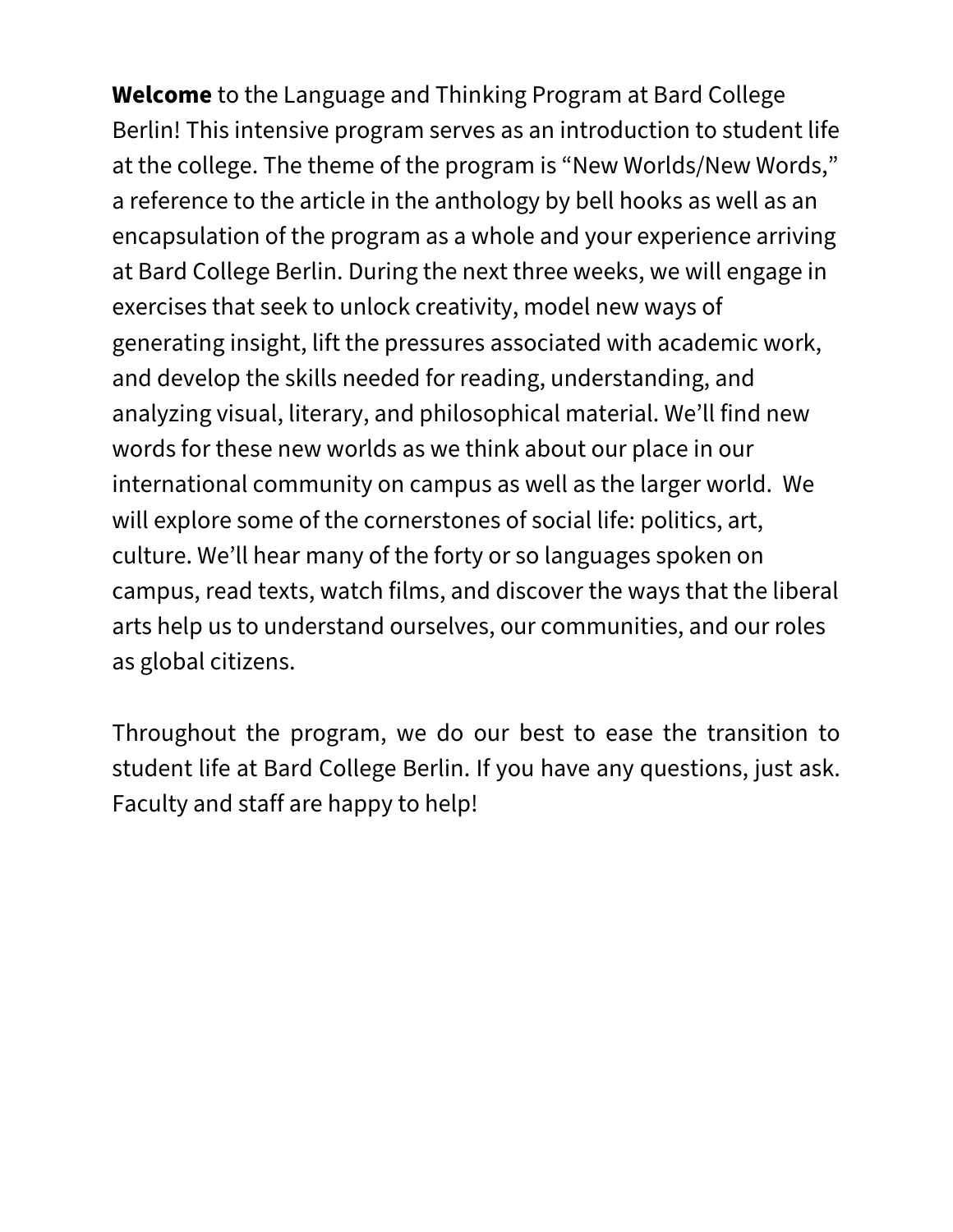## **Cafeteria Open Hours (unless otherwise specified):**

| <b>Breakfast</b> | $8:00 - 9:00$ |
|------------------|---------------|
| Lunch            | 11:30-13:30   |
| Dinner           | 18:00-19:30   |
| Brunch (weekend) | 10:00-13:00   |

## **2021 Language and Thinking Program**

## **Monday, August 9**

| $9:15-10:45$ | <b>L&amp;T Session</b>                  |
|--------------|-----------------------------------------|
|              | See your group assignment for location. |
| 11:00-12:30  | <b>L&amp;T Session</b>                  |
| Afternoon    | <b>Asynchronous Session</b>             |
|              |                                         |

## **Tuesday, August 10**

| 9:15-10:45  | <b>L&amp;T Session</b>                                     |
|-------------|------------------------------------------------------------|
| 11:00-12:30 | <b>L&amp;T Session</b>                                     |
| 16:00-17:30 | Spok (Fitness Center) Orientation                          |
|             | Meet Zoltan outside of Waldstrasse 16 to walk to Spok.     |
| 19:00-20:30 | Film Screening: Berlin: Symphony of a Great City           |
|             | (Ruttman, 1927)                                            |
|             | The first forty to sign up can attend the screening in the |
|             | Lecture Hall. Alternatively, you can watch the film on     |
|             | your own online.                                           |

## **Wednesday, August 11**

| $9:15-10:45$ | <b>L&amp;T Session</b> |
|--------------|------------------------|
| 11:00-12:30  | <b>L&amp;T Session</b> |
| Afternoon    | <b>Partner Session</b> |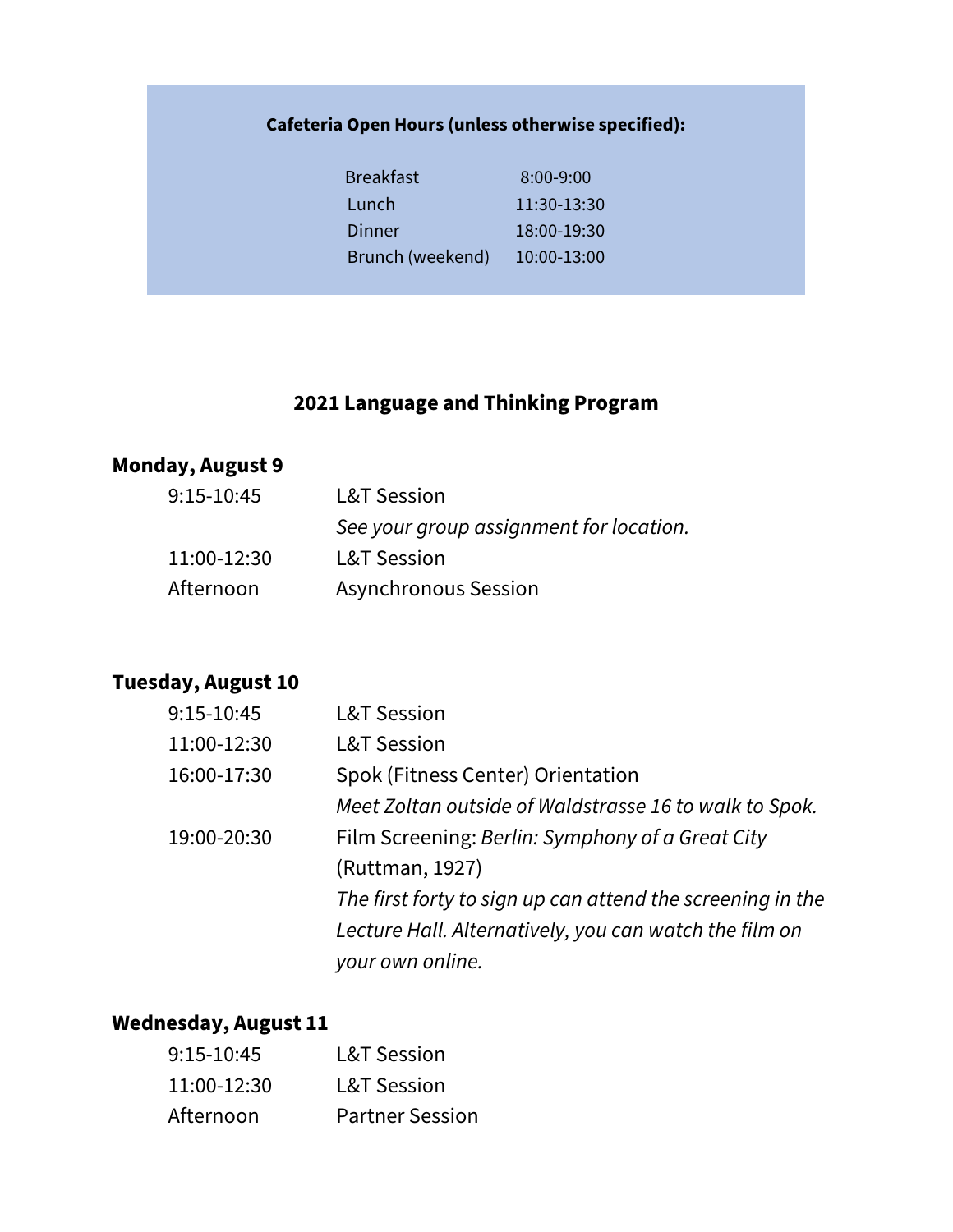#### **Thursday, August 12**

| $9:15-10:45$ | <b>L&amp;T Session</b>                                   |
|--------------|----------------------------------------------------------|
| 11:00-12:30  | <b>L&amp;T Session</b>                                   |
| Afternoon    | <b>Writing Tutor Group Session</b>                       |
|              | Your Writing Tutor will schedule a one-hour session with |
|              | your group.                                              |

## **Friday, August 13**

| $9:15-10:45$ | <b>L&amp;T Session</b>     |
|--------------|----------------------------|
| 11:00-12:30  | <b>L&amp;T Session</b>     |
| 17:00-18:00  | <b>Student Performance</b> |
|              | Garden behind P98A         |

## **Saturday, August 14**

| 11:00-16:00 | Trip to Schlachtensee                                       |
|-------------|-------------------------------------------------------------|
|             | Join Shreya for a trip to Schlachtensee, one of Berlin's    |
|             | nicest lakes to take a swim or just relax by the water. The |
|             | group will depart from HKH at 11:00, find a nice spot to    |
|             | sit and have some snacks, spend a few hours in the sun      |
|             | and water and head back to campus by early evening.         |
|             | Sign up required.                                           |
|             |                                                             |

12:30-16:00 Trip to Naturpark Barnim *Join Zoë to explore Berlin's sylvan next-door neighbor with a walk through Naturpark Barnim in Brandenburg. We will start the day by going for a nature walk (bird watching encouraged!). The train ride to the park is about an hour, so bring a good book! Sign up required.*

19:30-00:00 Freiluftkino Night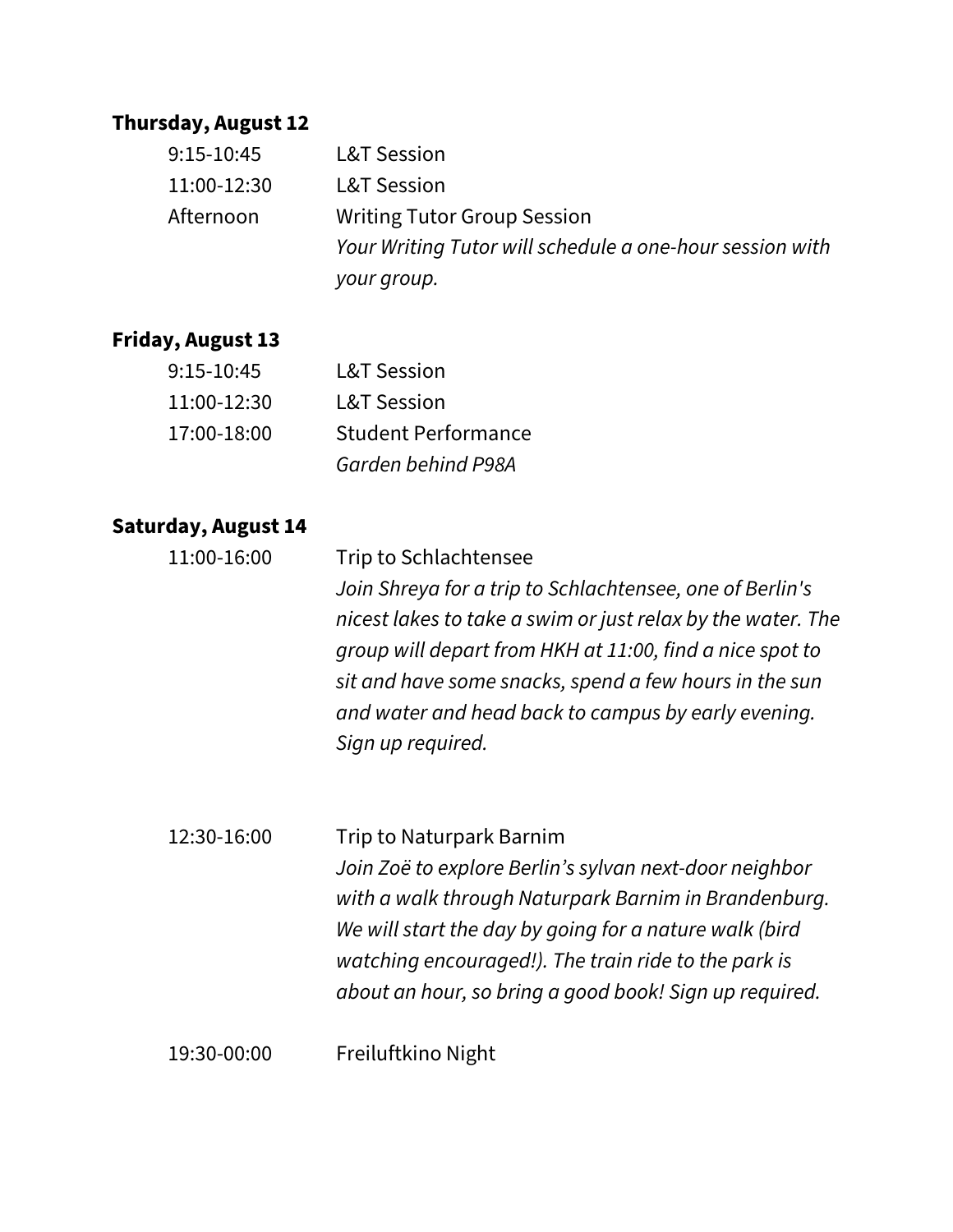*Visit one of Berlin's outdoor movie theaters to see*  Nomadland *(Zhao, 2020). Tickets provided for those who sign up. You might wish bring money for refreshments.* 

#### **Sunday, August 15**

12:00-16:00 Trip to Treptower Park and Spreepark *Are you looking for a spooktacular introduction to one of Berlin's best known haunted sites? Join Helene on a free hike to Spreepark— Berlin's infamous abandoned amusement park. We'll walk through the woods, peer through the shuttered gates of the park, and maybe even tell a ghost story or two. Afterwards, we'll emerge on the beautiful, river-front Treptower Park for a lazy afternoon. Sign up required.*

#### **Monday, August 16**

| $9:15-10:45$ | <b>L&amp;T Session</b>                                     |
|--------------|------------------------------------------------------------|
| 11:00-15:00  | Individual Meetings with Instructor                        |
| 15:00-16:30  | Special Session with Amitava Kumar (online)                |
| 19:30-21:00  | Film Screening: Paris is Burning (Livingston, 1990)        |
|              | The first forty to sign up can attend the screening in the |
|              | Lecture Hall. Alternatively, you can watch the film on     |
|              | your own online.                                           |

#### **Tuesday, August 17**

| 11:00-12:30 | <b>L&amp;T Session</b>                           |
|-------------|--------------------------------------------------|
| 13:00-19:00 | <b>Excursion Day!</b>                            |
|             | Each group will hold an L&T session somewhere in |
|             | Berlin, followed by dinner in town.              |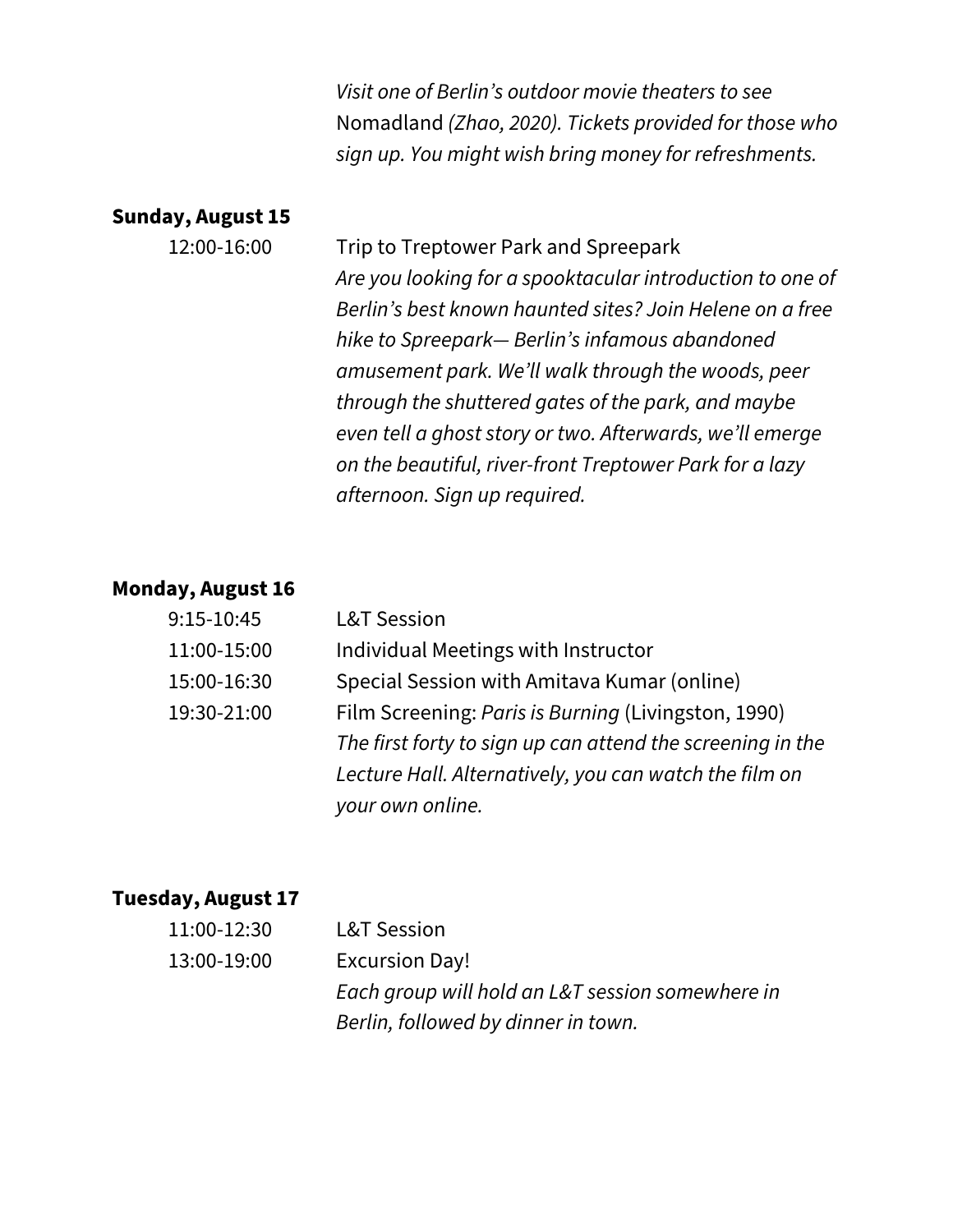## **Wednesday, August 18**

| $9:15-10:45$ | <b>L&amp;T Session</b>                               |
|--------------|------------------------------------------------------|
| 11:00-12:30  | Academic Writing Session (online)                    |
| Afternoon    | Garden Activity with the Civic Engagement Team (Sign |
|              | up required)                                         |

## **Thursday, August 19**

| $9:15-10:45$ | <b>L&amp;T Session</b>                                   |
|--------------|----------------------------------------------------------|
| 11:00-12:30  | <b>L&amp;T Session</b>                                   |
| Afternoon    | Your group will have a designed time for an introduction |
|              | to the BCB Library.                                      |

### **Friday, August 20**

| 11:00-12:30 | <b>L&amp;T Session</b>                                   |
|-------------|----------------------------------------------------------|
| Afternoon   | <b>Excursion Day!</b>                                    |
|             | Your group will hold an L&T session somewhere in Berlin. |

#### **Saturday, August 21**

| All day     | <b>Meetings with Writing Tutors</b>                        |
|-------------|------------------------------------------------------------|
|             | Sign up for a one-on-one session with a Writing Tutor      |
|             | about your upcoming final essay.                           |
| 13:00-16:00 | <b>East German Art and Culture Tour</b>                    |
|             | Interested in history and art? Fuel your inner "Ostalgie"  |
|             | and join Tay in a trip around several of Berlin's famous   |
|             | GDR sights. This includes a trip to the Soviet Memorial in |
|             | Treptower Park and a good look at some remains of the      |
|             | Berlin Wall. Sign up required.                             |
|             |                                                            |

## **Sunday, August 22**

 All day Meetings with Writing Tutors *Sign up for a one-on-one session with a Writing Tutor about your upcoming final essay.*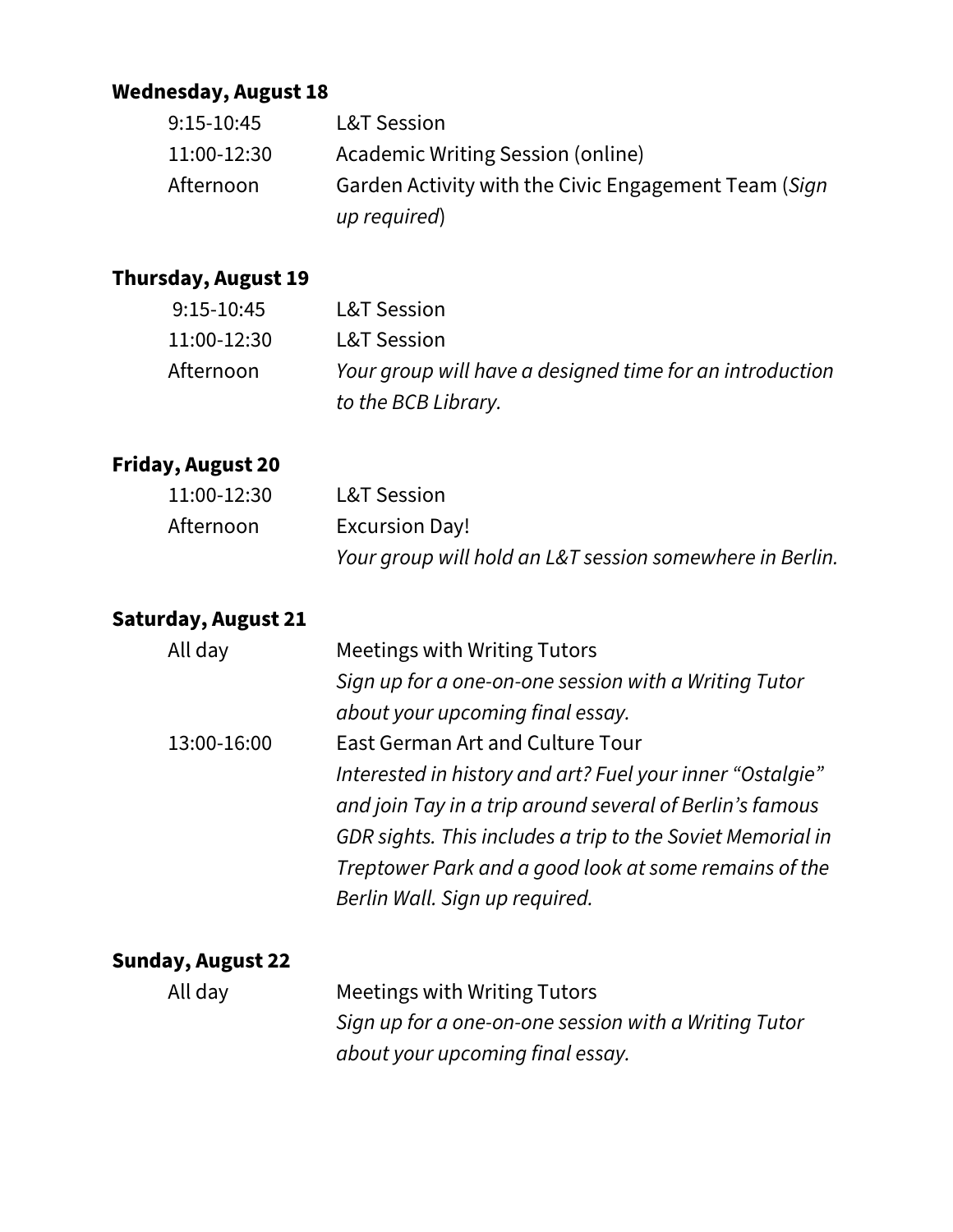# **Monday, August 23**

| $9:15-10:45$ | <b>L&amp;T Session</b> |
|--------------|------------------------|
| 11:00-12:30  | <b>L&amp;T Session</b> |
| Afternoon    | <b>Partner Session</b> |

# **Tuesday, August 24**

| $9:15-10:45$ | <b>L&amp;T Session</b> |
|--------------|------------------------|
| 11:00-12:30  | <b>L&amp;T Session</b> |

# **Wednesday, August 25**

| $9:15-10:45$ | <b>L&amp;T Session</b>                             |
|--------------|----------------------------------------------------|
| 11:00-12:30  | <b>L&amp;T Session</b>                             |
| 20:00-21:00  | Ninth Annual L&T Film Festival (outside Cafeteria) |

*Some required orientation sessions occur on August 26 and 27.*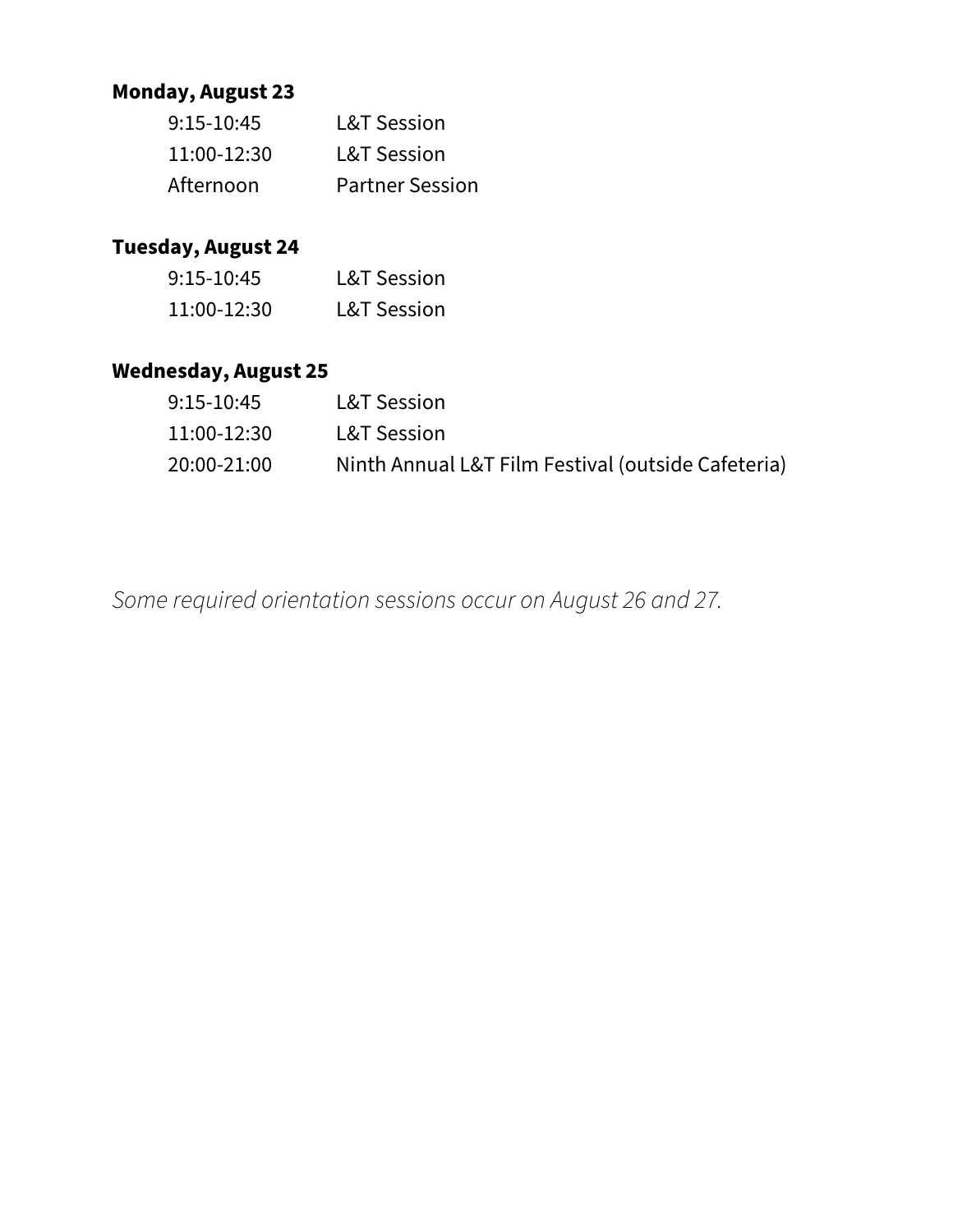*Please note, as indicated by the Student Handbook (12):*

#### **The Language and Thinking Program (L&T)**

The Language and Thinking Program takes place in the three weeks prior to the beginning of the fall semester. All Bard College Berlin BA first-year students, Bard College first years attending Bard College Berlin, and Academy Year students are required to attend and pass the Language and Thinking Program in order to register officially as students of Bard College Berlin. Transfer students entering the BA degree above the first year need not complete the Language and Thinking Program, but are invited to do so if they choose. Attendance is required at all sessions of the program, and assignments must be completed according to the deadlines and specifications set by the instructors. Non-attendance at a session, failure to participate adequately, or failure to complete assignments will be reported to the Dean and may result in the student going through the process outlined in the **Student Code of Conduct** and being asked to leave the program. Students who do not complete the Language and Thinking Program are given the opportunity to re-enroll the following year.

# **Useful Contacts:**

*Student Life Officer* Katharina Pretscher | +49 30 43733 130 | k.pretscher@berlin.bard.edu

*Director of Housing and Residential Life* Zoltan Helmich | +49 157 71493 481 | z.helmich@berlin.bard.edu

*Manager of Career Services and International Programs* Tina-Marie Joaquim | +49 30 43733 126 | t.joakim@berlin.bard.edu

*L&T Director and Director of Academic Services* James Harker | +49 30 43733 226 | j.harker@berlin.bard.edu